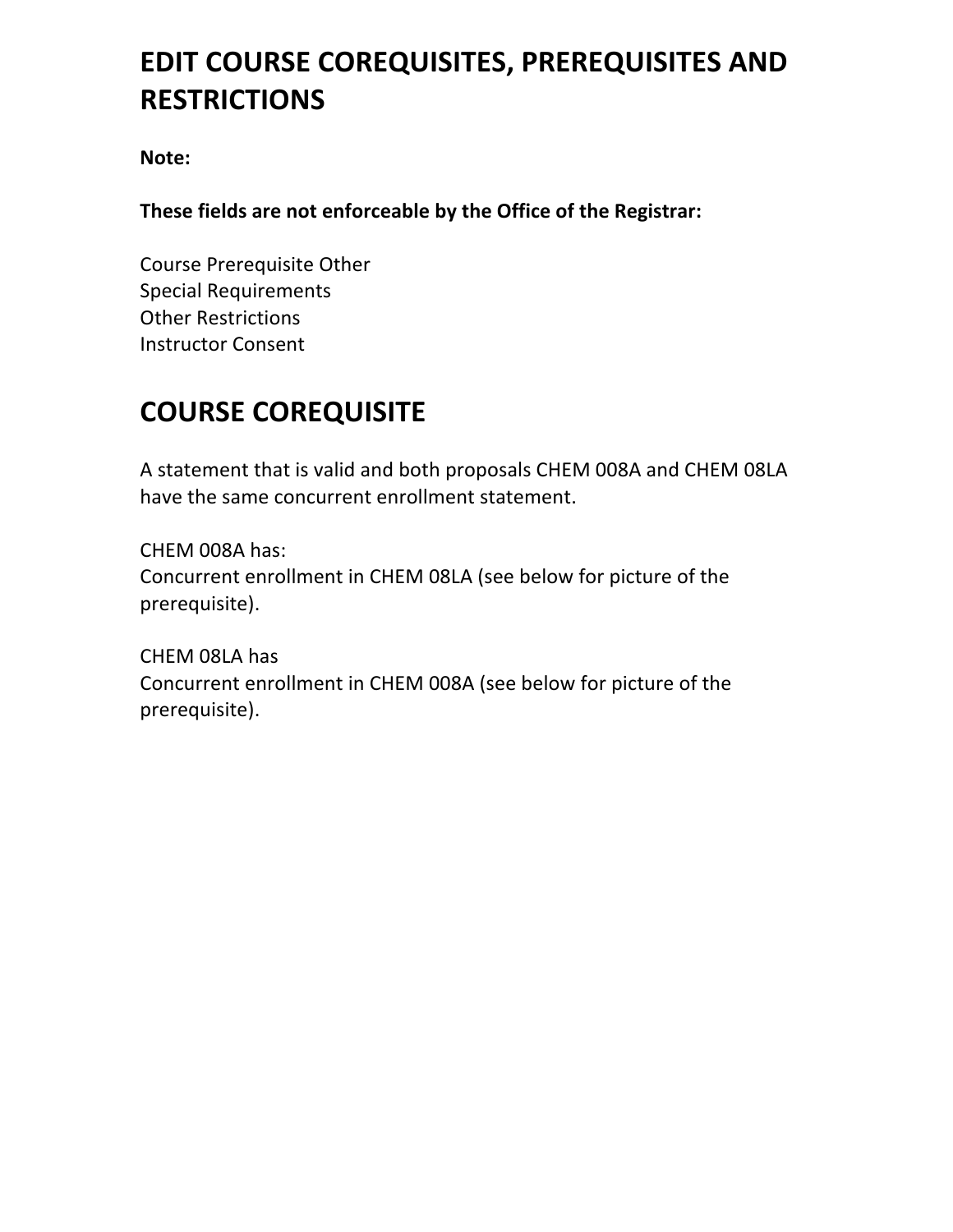#### CHEM 008A

Justification: Re number to comply with BANNER system requirements

Organic Chemistry

#### 23

Justification: Separating LEC and LAB into two separate courses per Undergraduate Studies Committee.

 $\Omega$  Lecture, 3 hours per week (group activity)

Justification: Separating LEC and LAB into two separate courses per Undergraduate Studies Committee.

CHEM 001C and CHEM 01LC or CHEM 01HC and CHEM 1HLC with grades of "C-" or better; concurrent enrollment in CHEM 08LA or a grade of "C-" or better in CHEM 08LA Justification: Separating LEC and LAB into two separate courses per Undergraduate Studies Committee

recommendation.

The following is considered one condition: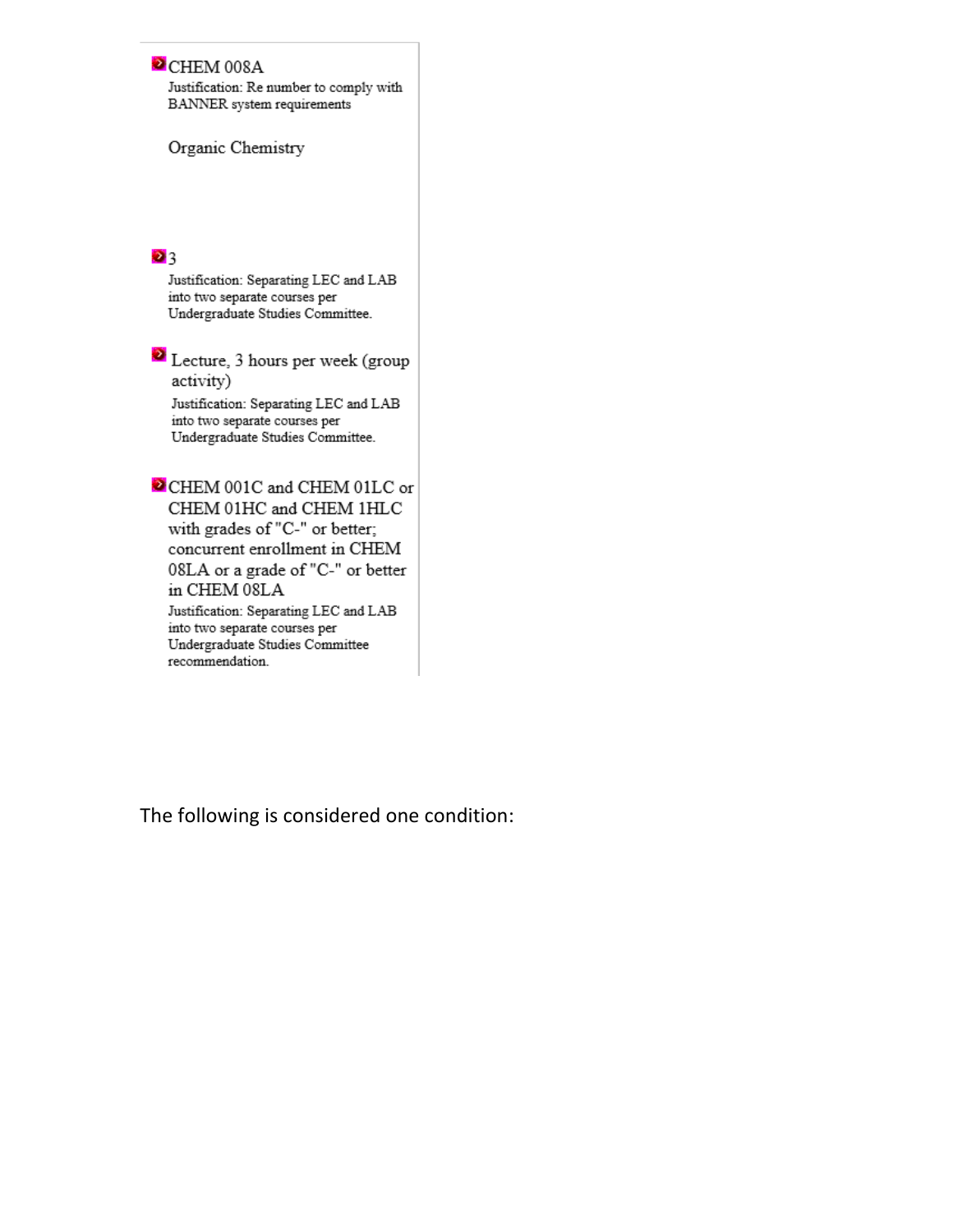#### Same SETS and Same SUBSETS Equal AND Statements

| <b>SET</b> | <b>SUBSET</b> | COURSE   | GRADE | EQUALS |
|------------|---------------|----------|-------|--------|
| A20        | 100           | CHEM01LA | c-    | AND    |
| A20        | 100           | PHYS001  | D-    |        |

| Same SETS and Different SUBSETS Equal OR Statements (EX: AST 132) |               |         |       |        |
|-------------------------------------------------------------------|---------------|---------|-------|--------|
| <b>SET</b>                                                        | <b>SUBSET</b> | COURSE  | GRADE | EQUALS |
| A10                                                               | 100           | AST 030 | D-    | OR     |
| A10                                                               | 101           | CHN 030 | D-    | OR     |
| A10                                                               | 102           | CHN 104 | D-    | OR     |
| A10                                                               | 103           | CHN 105 | D-    | OR     |
| A10                                                               | 104           | AST 107 | D-    | OR     |
| A10                                                               | 105           | CHN 107 | ת-    | OR     |

|                          | Proposed                                                                                                                                                             |
|--------------------------|----------------------------------------------------------------------------------------------------------------------------------------------------------------------|
| Course Number: CHEM 08LA |                                                                                                                                                                      |
| Renumbered<br>From:      | CHEM 12A                                                                                                                                                             |
| Course Title:            | Organic Chemistry Laboratory                                                                                                                                         |
| E-Z Segment<br>Title:    |                                                                                                                                                                      |
| Units:                   | 1                                                                                                                                                                    |
| Activity(ies):           | Laboratory, 4 hours per week (group activity)                                                                                                                        |
| Prerequisite(s):         | CHEM 001C and CHEM 01LC or CHEM 01HC and CHEM 1HLC with<br>grades of "C-" or better; concurrent enrollment in CHEM 008A or a grade of<br>"C-" or better in CHEM 008A |

In this section, you will enter in a 100 percent true corequisite (both course proposals must have the other course listed in the prerequisite as concurrent enrollment, or the concurrent enrollment is bidirectional).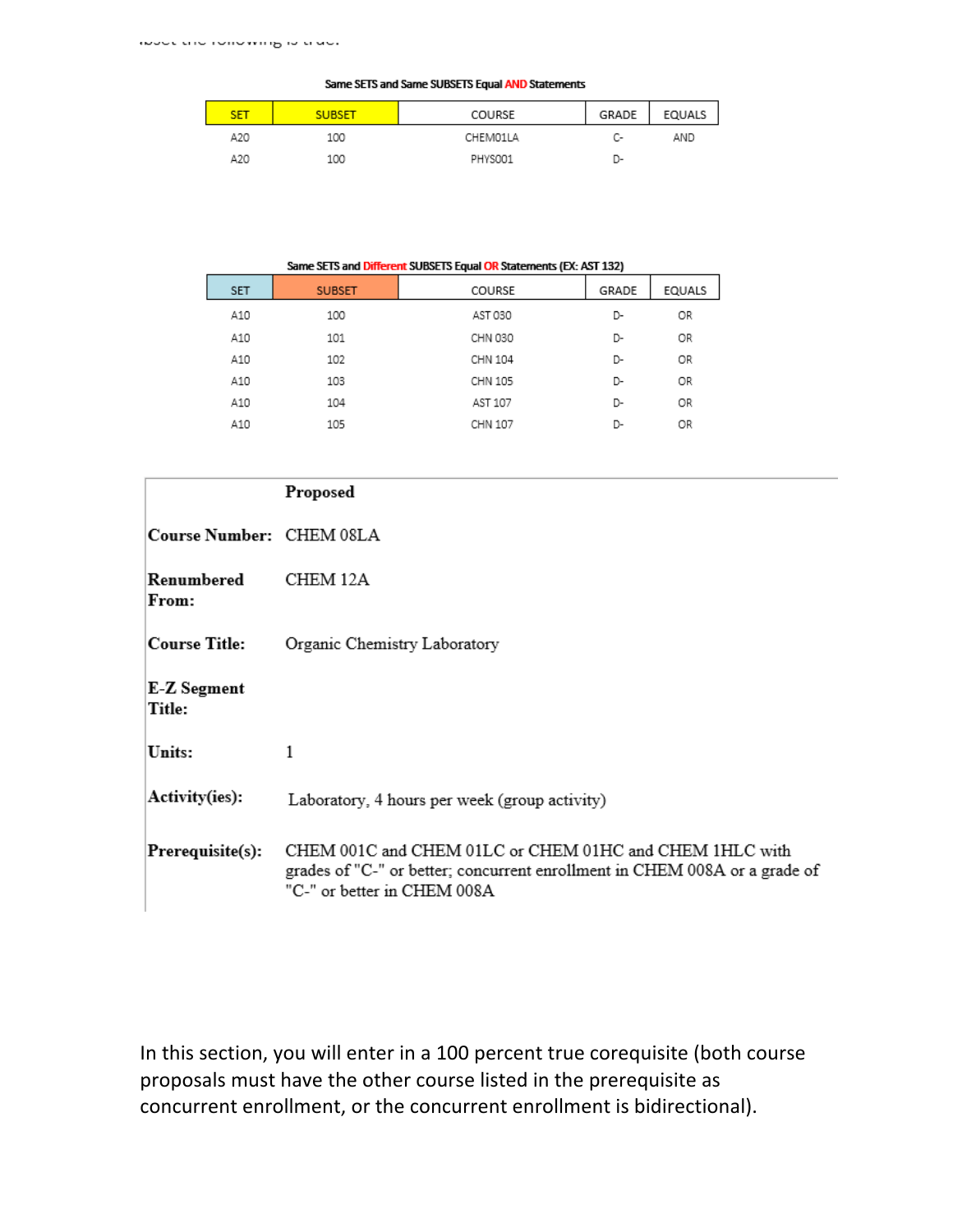There should only be one course that is 100 percent concurrent enrollment listed in the prerequisite.

If your course has the option of concurrent enrollment in multiple courses and the statement is an "OR," you will enter into the Course Prerequisite area.

ETST 104 has the corequisite of ETST 104L & ETST 104L has the corequisite of ETST 104.

| <b>ETST 104   INTRODUCTION TO AFRICAN CIVILIZATION</b><br>From: Spring 2018                       | <b>CROSSLISTINGS:</b> |
|---------------------------------------------------------------------------------------------------|-----------------------|
| <b>COURSE COREQUISITE</b>                                                                         |                       |
| <b>Ethnic Studies</b><br>$104L$<br>血<br>$\blacksquare$                                            |                       |
|                                                                                                   |                       |
| <b>ETST 104L   INTRODUCTION TO AFRICAN</b><br><b>CIVILIZATION LABORATORY</b><br>From: Spring 2018 | <b>CROSSLISTINGS:</b> |
| <b>COURSE COREQUISITE</b>                                                                         |                       |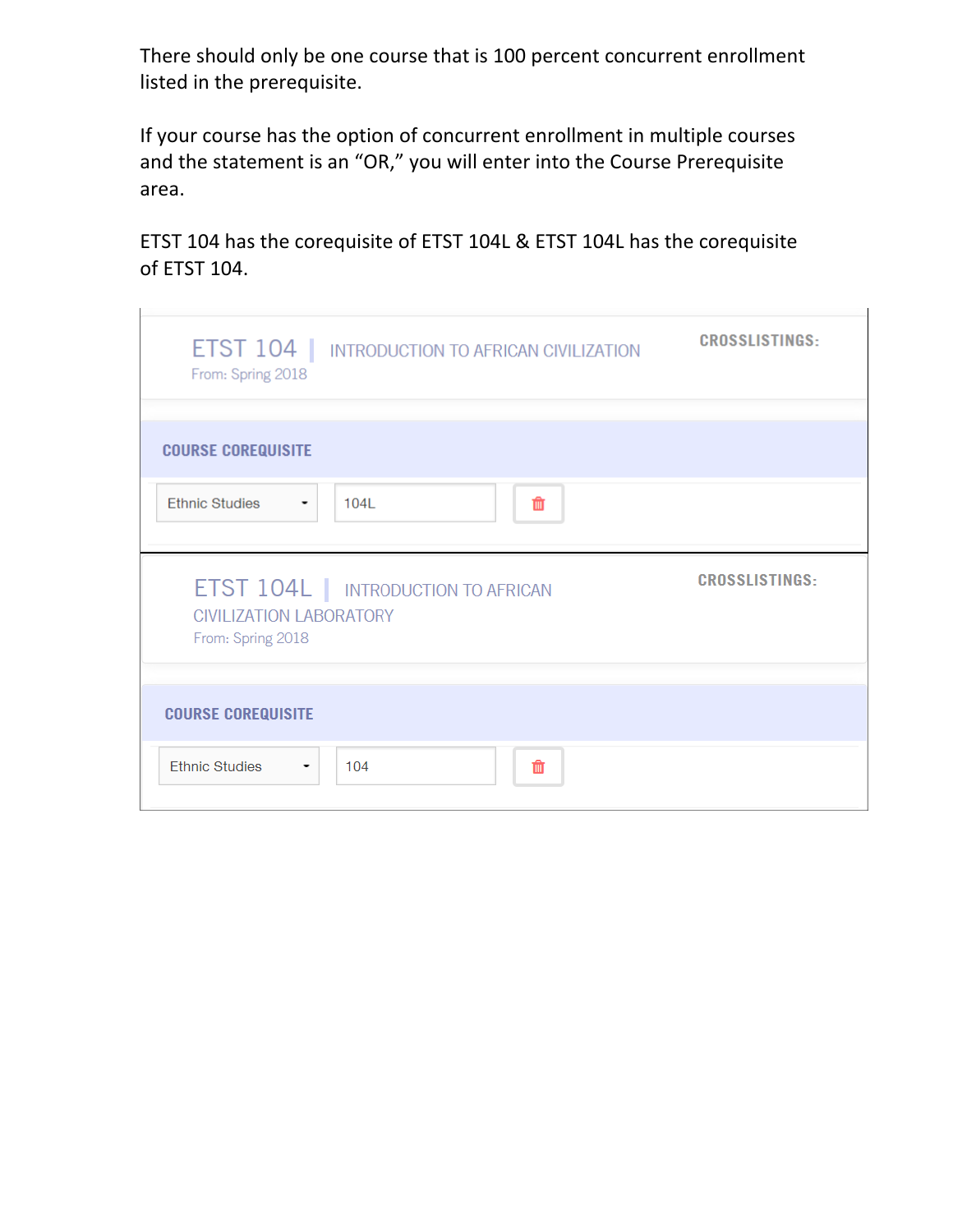# **COURSE PREREQUISITE**



When using these operators, you must consider each condition.

"AND" indicates that the prerequisite course will have the same set and subset as the previous course.

|            | <b>COURSE PREREQUISITES</b> |     | <b>AND</b>                                          |  |
|------------|-----------------------------|-----|-----------------------------------------------------|--|
|            | PSYC - Psychology           | 001 | $\blacktriangleright$ Minimum grade required<br>- C |  |
|            |                             |     | $\Box$ May be taken concurrently                    |  |
| And        | PSYC - Psychology<br>▼      | 002 | ■ Minimum grade required<br>C                       |  |
|            |                             |     | $\Box$ May be taken concurrently                    |  |
| And        | PSYC - Psychology<br>۰      | 011 | ■ Minimum grade required<br>C                       |  |
|            |                             |     | $\Box$ May be taken concurrently                    |  |
| And        | PSYC - Psychology           | 012 | ■ Minimum grade required<br>- C                     |  |
|            |                             |     | $\Box$ May be taken concurrently                    |  |
| ADD COURSE |                             |     |                                                     |  |

"OR" increases the subset number and indicates that the prerequisite course will have the same set and different subset of the previous course entered.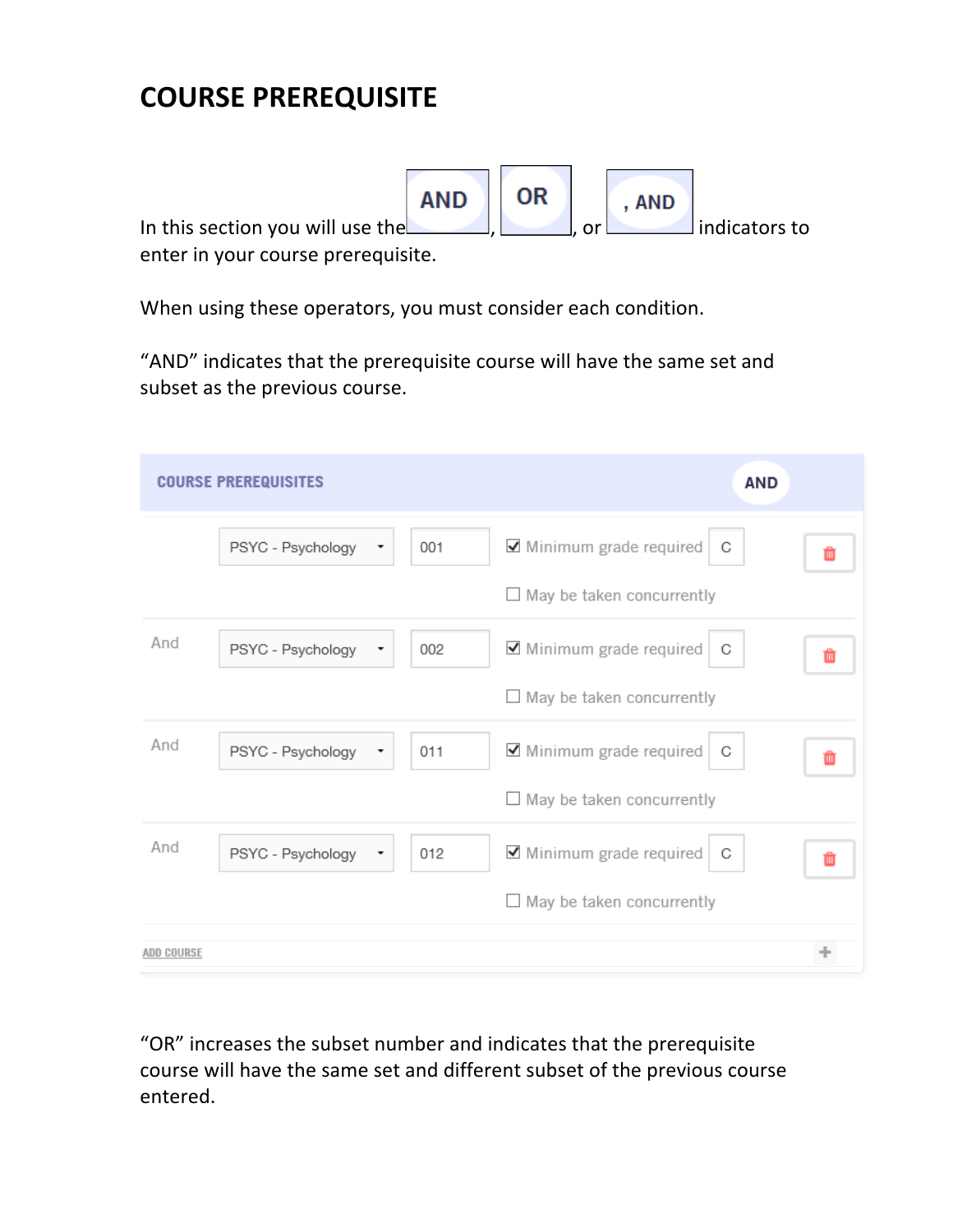

", AND" increases the set number and set changes. This will be used when multiple conditions exist within the prerequisite. See CHEM 135 prerequisite information.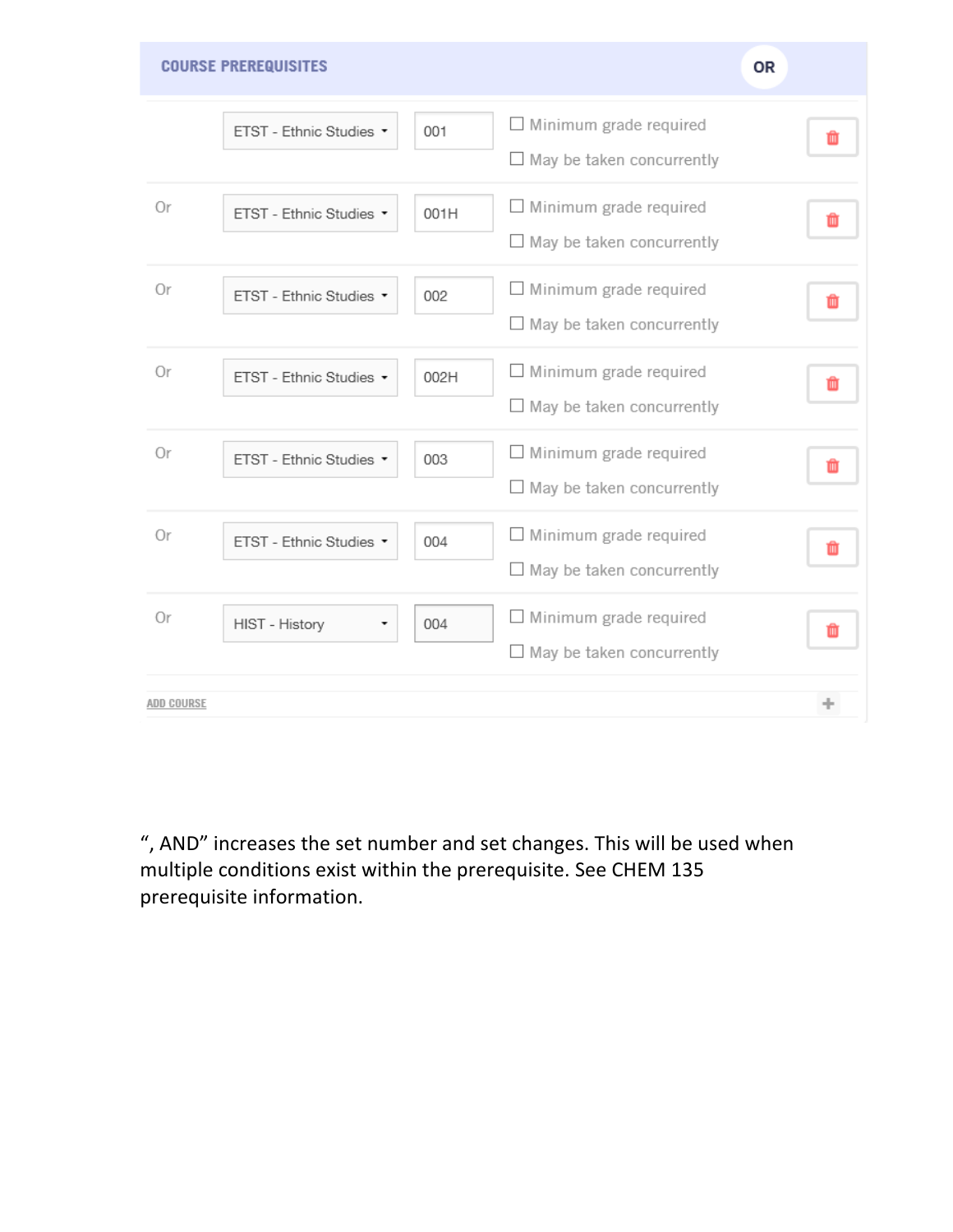| $\Box$ Minimum grade required<br>Chemistry<br>008A<br>勔<br>$\Box$ May be taken concurrently<br>$\Box$ Minimum grade required<br>And<br>Chemistry<br>08LA<br>而<br>$\Box$ May be taken concurrently<br>$\Box$ Minimum grade required<br><b>Or</b><br>Chemistry<br>08HA<br>勔<br>$\Box$ May be taken concurrently<br>$\Box$ Minimum grade required<br>And<br>Chemistry<br>08HLA<br>勔<br>$\Box$ May be taken concurrently |   |
|----------------------------------------------------------------------------------------------------------------------------------------------------------------------------------------------------------------------------------------------------------------------------------------------------------------------------------------------------------------------------------------------------------------------|---|
|                                                                                                                                                                                                                                                                                                                                                                                                                      |   |
|                                                                                                                                                                                                                                                                                                                                                                                                                      |   |
|                                                                                                                                                                                                                                                                                                                                                                                                                      |   |
|                                                                                                                                                                                                                                                                                                                                                                                                                      |   |
| $\Box$ Minimum grade required<br><b>Or</b><br>Chemistry<br>12HA<br>勔<br>$\Box$ May be taken concurrently                                                                                                                                                                                                                                                                                                             |   |
| $\Box$ Minimum grade required<br><b>Or</b><br>Chemistry<br>12A<br>勔<br>$\Box$ May be taken concurrently                                                                                                                                                                                                                                                                                                              |   |
| $\Box$ Minimum grade required<br>, And<br>Chemistry<br>008B<br>寙<br>$\Box$ May be taken concurrently                                                                                                                                                                                                                                                                                                                 |   |
| $\Box$ Minimum grade required<br>And<br>Chemistry<br>08LB<br>勔<br>$\Box$ May be taken concurrently                                                                                                                                                                                                                                                                                                                   |   |
| $\Box$ Minimum grade required<br>Or<br>Chemistry<br>08HB<br>而<br>$\Box$ May be taken concurrently                                                                                                                                                                                                                                                                                                                    |   |
| And<br>$\Box$ Minimum grade required<br>Chemistry<br>08HLB<br>血<br>$\Box$ May be taken concurrently                                                                                                                                                                                                                                                                                                                  |   |
| $\Box$ Minimum grade required<br>Or<br>Chemistry<br>12HB<br>Ŵ<br>$\Box$ May be taken concurrently                                                                                                                                                                                                                                                                                                                    |   |
| $\Box$ Minimum grade required<br>Or<br>Chemistry<br>12B<br>面<br>$\Box$ May be taken concurrently<br><b>ADD COURSE</b>                                                                                                                                                                                                                                                                                                | ÷ |

PSYC 182 (E-Z) segments have PSYC 001, PSYC 002, PSYC 011, and PSYC 012 with grades of "C."

You select the minimum grade and change C- to C for each course prerequisite.

If you make a mistake, select the trashcan icon to delete the entry, then start entering information again.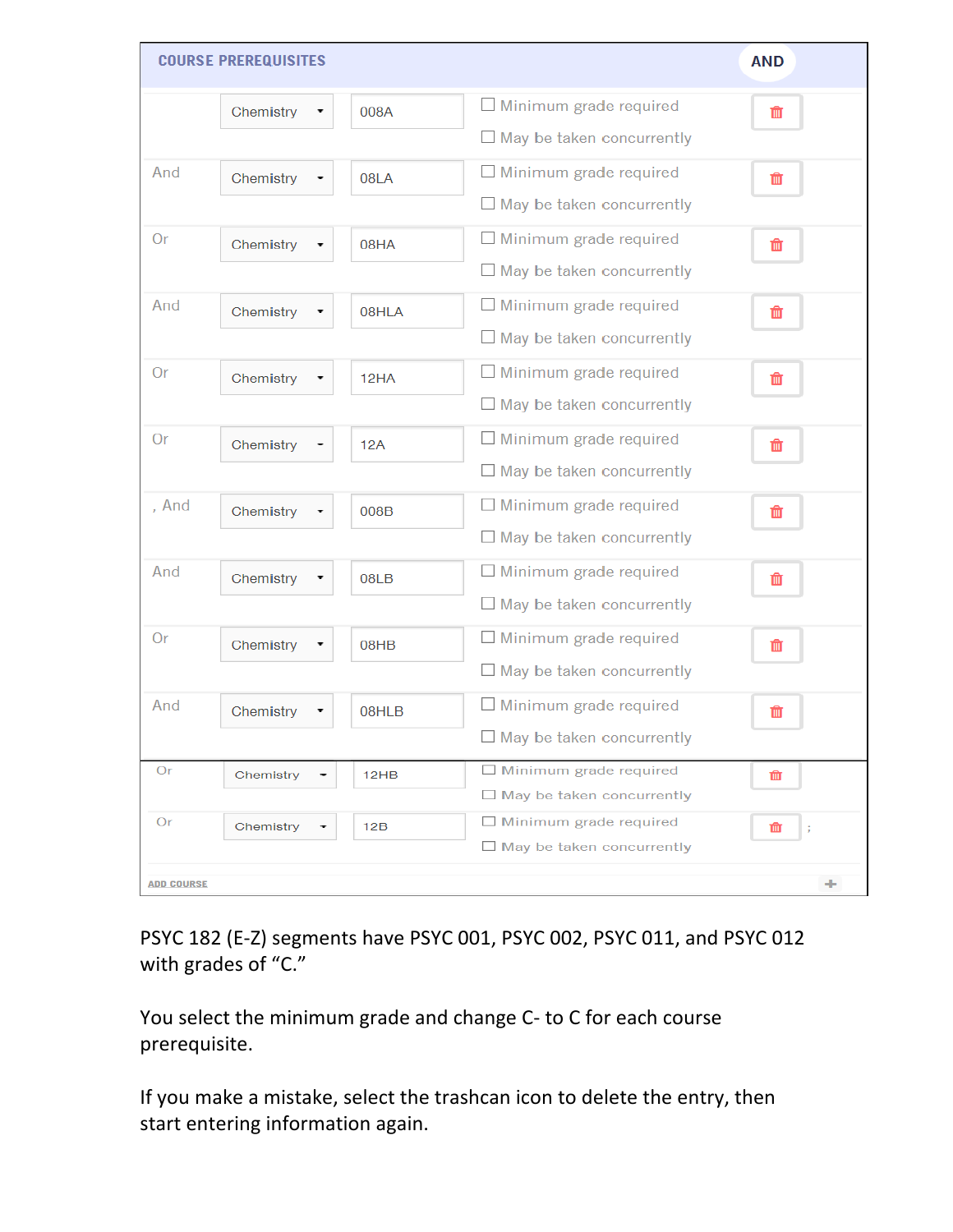# **HOW TO EDIT COURSE PREREQUISITES**

Select the  $+$  symbol.

Enter the "subject" and course "number."

Select a minimum grade and/or "May be taken concurrently."

**Note:** If the minimum grade is not selected, the default of D- will be entered into SMAAREA. "May be taken concurrently" means the course has the statement of concurrent enrollment in the course and it is one directional (both course proposals will not have the opposite course listed on the course proposal.

Select the course prerequisite indicator "AND" or "OR" or ",AND" (see above for how to select the appropriate indicator).

Continue adding in all course prerequisites.

# **COURSE PREREQUISITE RULE BASE (This section is rarely used)**

These prerequisites are course prerequisites that have a rule that two or more conditions must be met in order to register for the course.

#### **Example:**

Two of the following courses, where the conditions are separated by commas:

BIOL 005A, BIOL 005B, BIOL 005C, CHEM 008A and CHEM 08LA, CHEM 08HA and CHEM 08HLA, CHEM 008B and CHEM 08LA, CHEM 08HA and CHEM 08HLA, CHEM 008C and CHEM 08LC, CHEM 08HC and CHEM 08HLC, CHEM 12HA, CHEM 12HB, CHEM 12HC, CHEM 12A, CHEM 12B or CHEM 12C.

Enter the number of conditions that the student has to meet ("two of the following").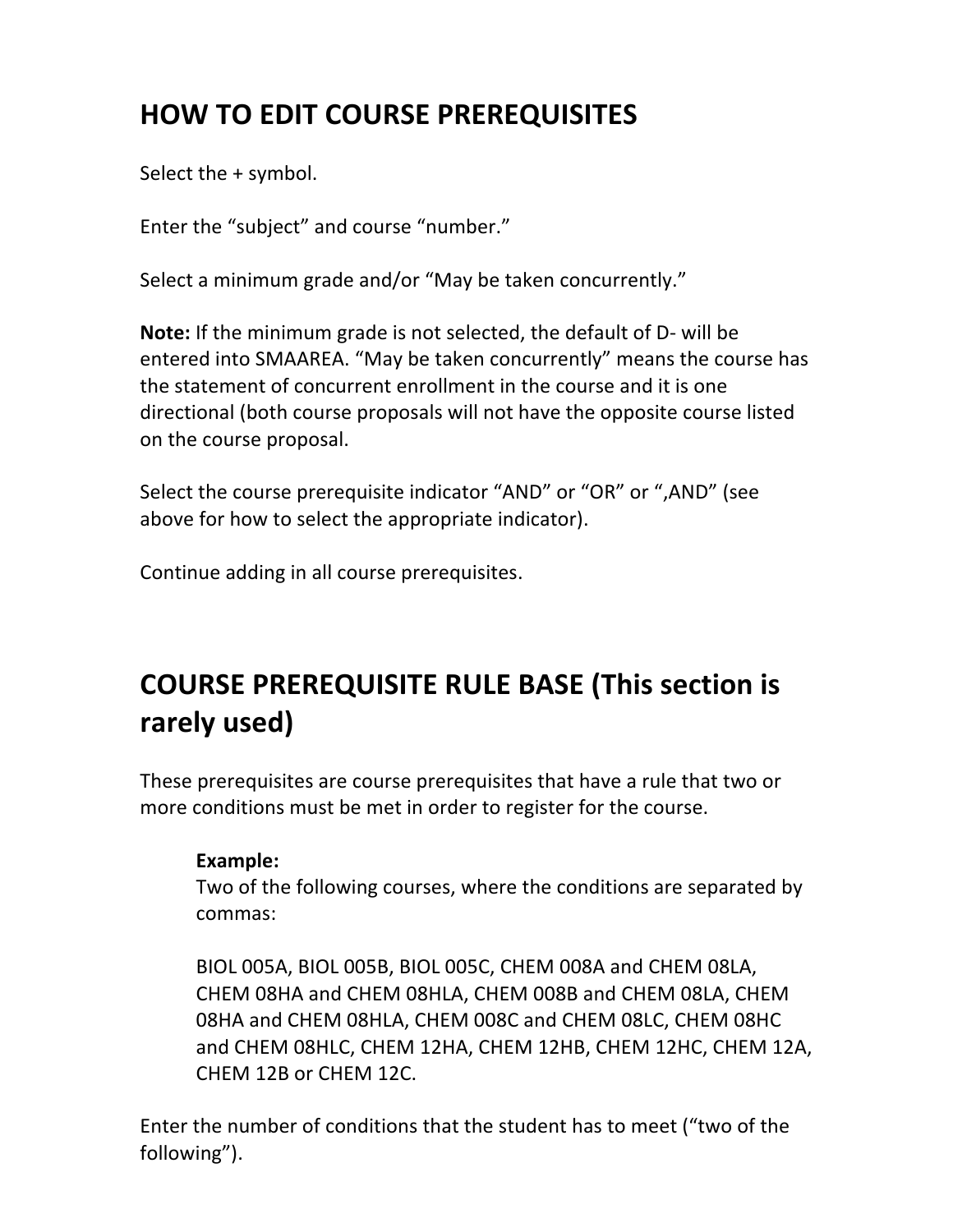Enter the course subject and number and a minimum grade and/or "May be taken concurrently."

Continue adding until all courses are entered.

| <b>COURSE PREREQUISITES RULE BASE</b> |                      | <b>ADD RULE</b>                  |    |
|---------------------------------------|----------------------|----------------------------------|----|
| # of Required Courses From Below:     | $\overline{2}$       | 面                                |    |
| Subject                               | <b>Course Number</b> | $\Box$ Minimum grade required    | 而  |
|                                       |                      | $\Box$ May be taken concurrently |    |
| <b>Ethnic Studies</b>                 | 001H                 | $\Box$ Minimum grade required    | 而  |
|                                       |                      | $\Box$ May be taken concurrently |    |
| <b>Ethnic Studies</b>                 | 001                  | $\Box$ Minimum grade required    | 勔  |
|                                       |                      | $\Box$ May be taken concurrently |    |
| <b>Ethnic Studies</b>                 | 004                  | $\Box$ Minimum grade required    | 而  |
|                                       |                      | $\Box$ May be taken concurrently |    |
| <b>Ethnic Studies</b>                 | 005H                 | $\Box$ Minimum grade required    | Ш  |
|                                       |                      | $\Box$ May be taken concurrently |    |
| <b>Ethnic Studies</b>                 | 005                  | $\Box$ Minimum grade required    | 而  |
|                                       |                      | $\Box$ May be taken concurrently |    |
| <b>Ethnic Studies</b>                 | 012                  | $\Box$ Minimum grade required    | πī |
|                                       |                      | $\Box$ May be taken concurrently |    |

# **COURSE PREREQUISITE OTHER**

These can be phrases such as "or equivalent" or "BIOL 005A is recommended."

Notes are entered for students to know about, but will not be enforced in Banner by the Office of the Registrar.

#### **Example:**

CHEM 135/ENSC 135/ENTX 135 has the prerequisite of "CHEM 008A and CHEM 08LA or CHEM 08HA and CHEM 08HLA, CHEM 008B and CHEM 08LB or CHEM 08HB and CHEM 08HLB, or consent of instructor; ENSC 102 recommended."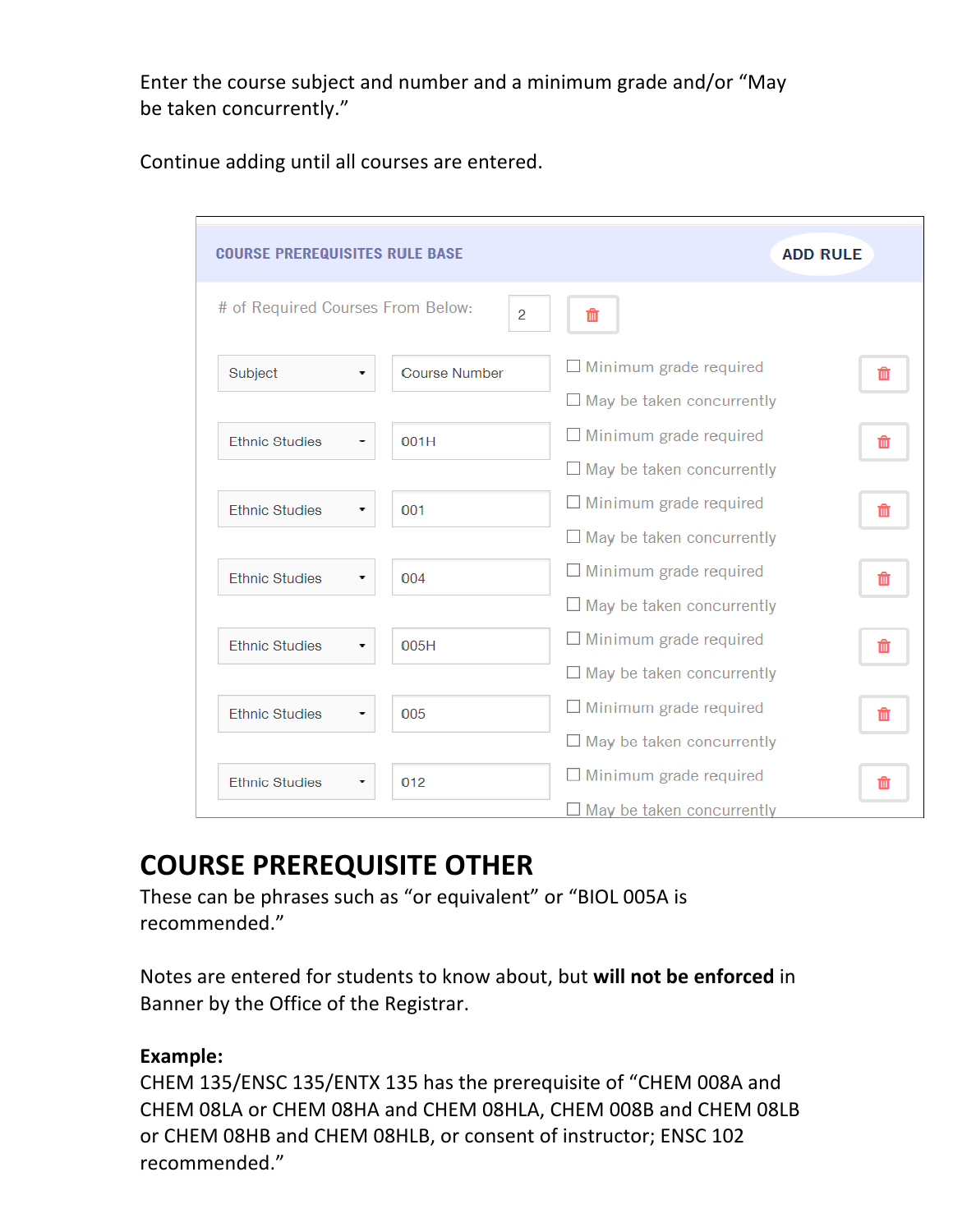The statement "ENSC 102 is recommended" is not enforceable. You will enter this statement into the Course Prerequisite Other field.

**Note:** If the course is pulled from Banner in CRS, you will need to review the catalog description in order to make sure that you add the correct information into the correct fields so that the course is uploaded into Banner as it was retrieved.

This is the CATALOG VIEW from Banner for CHEM 135. Make sure all of the components of the prerequisite are added into the COURSE PREREQUISITES OTHER field.

| <b>CATALOG VIEW</b>                                                                                                                                                                                                                                                                                                                                                                                                                                                                                                                                                                                  |
|------------------------------------------------------------------------------------------------------------------------------------------------------------------------------------------------------------------------------------------------------------------------------------------------------------------------------------------------------------------------------------------------------------------------------------------------------------------------------------------------------------------------------------------------------------------------------------------------------|
| Description (from Banner)                                                                                                                                                                                                                                                                                                                                                                                                                                                                                                                                                                            |
| [4 Units, Lecture 3, Discussion 1, Prerequisite(s): CHEM 12A or CHEM 12HA, CHEM 12B or CHEM 12HB,<br>or consent of instructor; <b>ENSC 102 recommended.</b> Structure of the troposphere and stratosphere;<br>formation of atmospheric ozone; tropospheric NOx chemistry; methane oxidation cycle; phase distributions<br>of chemicals; wet and dry deposition; chemistry of volatile organic compounds; formation of photochemical<br>air pollution; modeling of air pollution and control strategies; stratospheric ozone depletion and global<br>warming. Cross-listed with ENSC135, and ENTX135. |
| <b>COURSE PREREQUISITES OTHER</b>                                                                                                                                                                                                                                                                                                                                                                                                                                                                                                                                                                    |
| FNSC 102 recommended.                                                                                                                                                                                                                                                                                                                                                                                                                                                                                                                                                                                |

### **RESTRICTIONS**

 $\blacksquare$ 

## **CLASS STANDING RESTRICTIONS**

In this section, enter in upper-division standing by selecting the Junior and Senior boxes.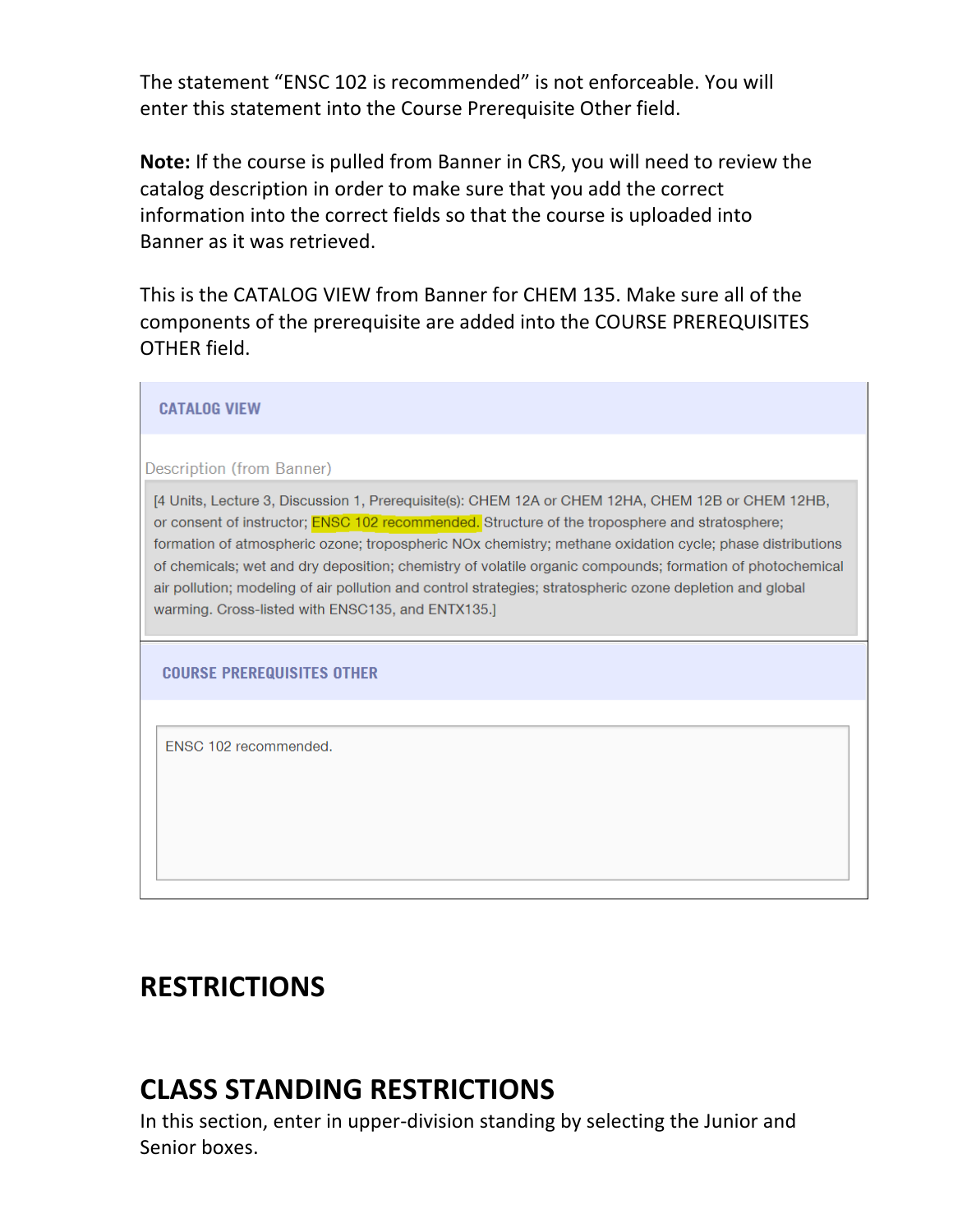| <b>CLASS STANDING RESTRICTIONS</b> |                    |                                   |
|------------------------------------|--------------------|-----------------------------------|
| □1st Year Medical                  | 2nd Year Medical   | <b>Brd Year Medical</b>           |
| 4th Year Medical                   | Credential only    | $\Box$ Freshman                   |
| Vunior                             | <b>Masters</b>     | <b>OPhD</b> advanced to candidacy |
| PhD not advanced to candidacy      | Post-Baccalaureate | <b>⊡</b> Senior                   |
| Sophomore                          | UCLA Medical       | Wisiting/Non-degree seeking       |

NOTE: The description will now state Junior or Senior standing instead of upper-division standing.

In this section you will also have to add CLASS STANDING RESTRICTIONS if an undergraduate class is designed for both undergraduates and graduates.

**Example:** EDUC 175 approved prerequisite states "professional or upperdivision standing." For CRS, the correct class restriction information would be selecting Masters, Credential only, Junior and Senior.

| <b>CLASS STANDING RESTRICTIONS</b>   |                          |                                    |  |  |
|--------------------------------------|--------------------------|------------------------------------|--|--|
| $\Box$ 1st Year Medical              | □2nd Year Medical        | $\Box$ 3rd Year Medical            |  |  |
| 4th Year Medical                     | <b>√</b> Credential only | $\Box$ Freshman                    |  |  |
| $\bigtriangledown$ Junior            | ✔ Masters                | $\Box$ PhD advanced to candidacy   |  |  |
| $\Box$ PhD not advanced to candidacy | □Post-Baccalaureate      | $\blacktriangledown$ Senior        |  |  |
| $\Box$ Sophomore                     | □UCI A Medical           | $\Box$ Visiting/Non-degree seeking |  |  |

## **DEPARTMENT RESTRICTIONS**

This section is rarely used. Contact the course specialist for information about this tab before selecting a restriction here.

DEPARTMENT RESTRICTIONS are used when a course restricts students to a college or department such as CHFY 001 (E-Z) courses with the prerequisite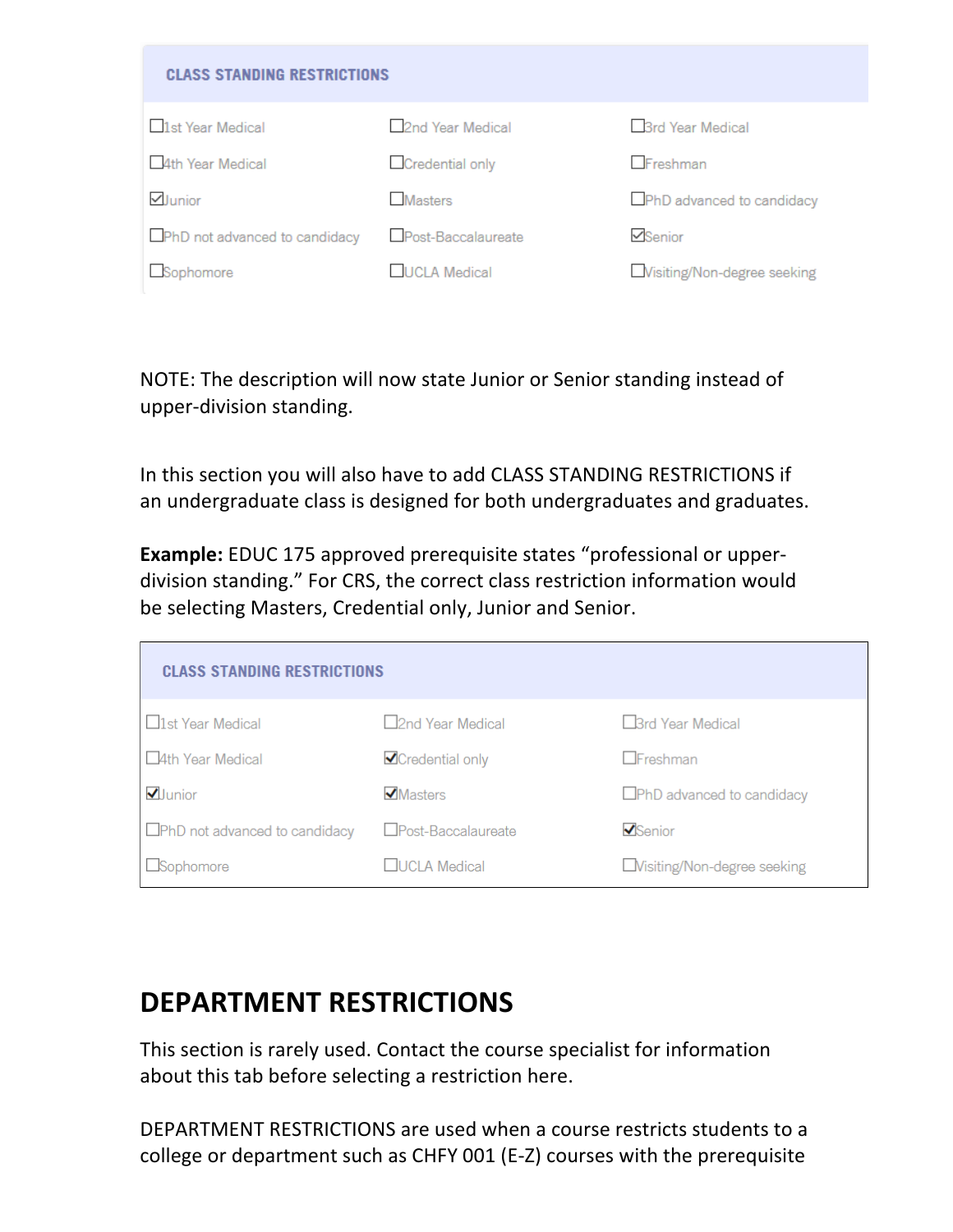of "first-year freshman standing in the College of Humanities, Arts, and Social Sciences"

| <b>DEPARTMENT RESTRICTIONS</b>        |  |
|---------------------------------------|--|
| College of Hum & Soc Sciences - (CHSS |  |
| <b>ADD DEPARTMENT</b>                 |  |

## **MAJOR RESTRICTIONS**

MAJOR RESTRICTIONS are used when a course is restricted to a major such as DNCE 014 which has a prerequisite of "a major or minor in Dance or consent of instructor."

| <b>MAJOR RESTRICTIONS</b> |   |  |
|---------------------------|---|--|
| Dance - (DNCE)            | Ш |  |
| <b>ADD MAJOR</b>          |   |  |

**Note:** Only select ONE of these restrictions (DEPARTMENT RESTRICTIONS or MAJOR RESTRICTIONS). Having both is not enforceable in Banner and will cause enrollment problems.

You must enter all codes that pertain to the major restriction you want. You may also need to select major codes that are not active to include students who may not have graduated.

## **OTHER RESTRICTIONS**

This includes advisor consent and department permission. These restrictions are usually on put on by the department as a permission code in SSASECT.

These sections feature notes for students to know about, but will not be **enforced** in Banner by the Office of the Registrar.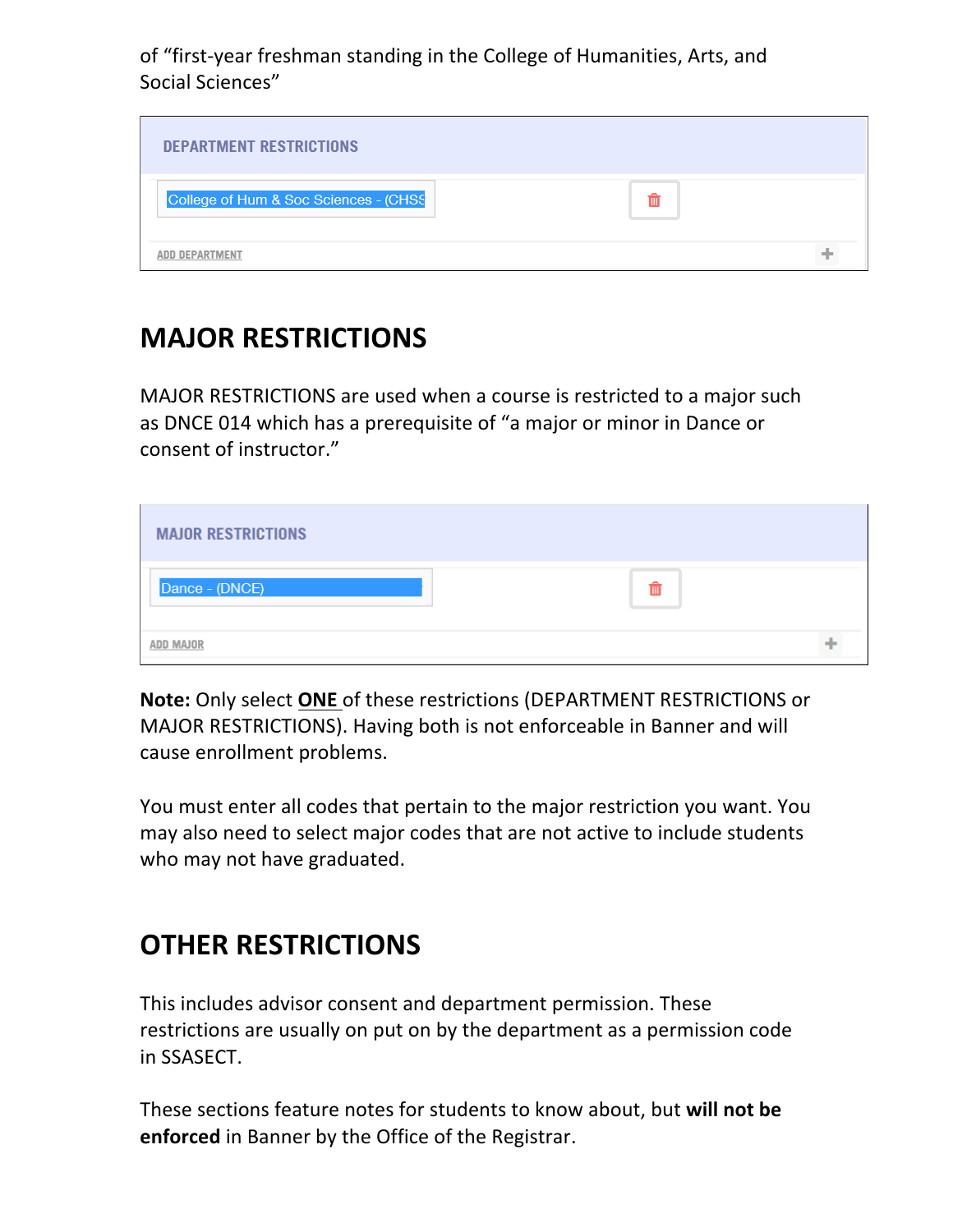#### **Example:**

If a department wants to have a section restricted by "Permission by Enrollment Manager," then in the OTHER RESTRICTIONS or SPECIAL REQUIREMENTS section, the department should enter "Permission by Enrollment Manager" or "Permission by Department."

| <b>OTHER RESTRICTIONS</b>        |  |
|----------------------------------|--|
| Permission by Enrollment Manager |  |
|                                  |  |
|                                  |  |
| OR                               |  |
|                                  |  |
| <b>SPECIAL REQUIREMENTS</b>      |  |
|                                  |  |
| Permission by Department         |  |
|                                  |  |
|                                  |  |
|                                  |  |

## **SPECIAL REQUIREMENTS**

Examples of special requirement statements include "a sufficiently high score on the placement examination, as determined by the Mathematics Department" or "a score of 3 or higher on the AB Advanced Placement Test in Mathematics." These notes help students, but are not enforceable in Banner by the Office of the Registrar.

# **INSTRUCTOR CONSENT**

For graduate courses that do not have a course prerequisite or a restriction and list only graduate standing, you must also select "or consent of instructor," or the proposal will not be routed through the approval process.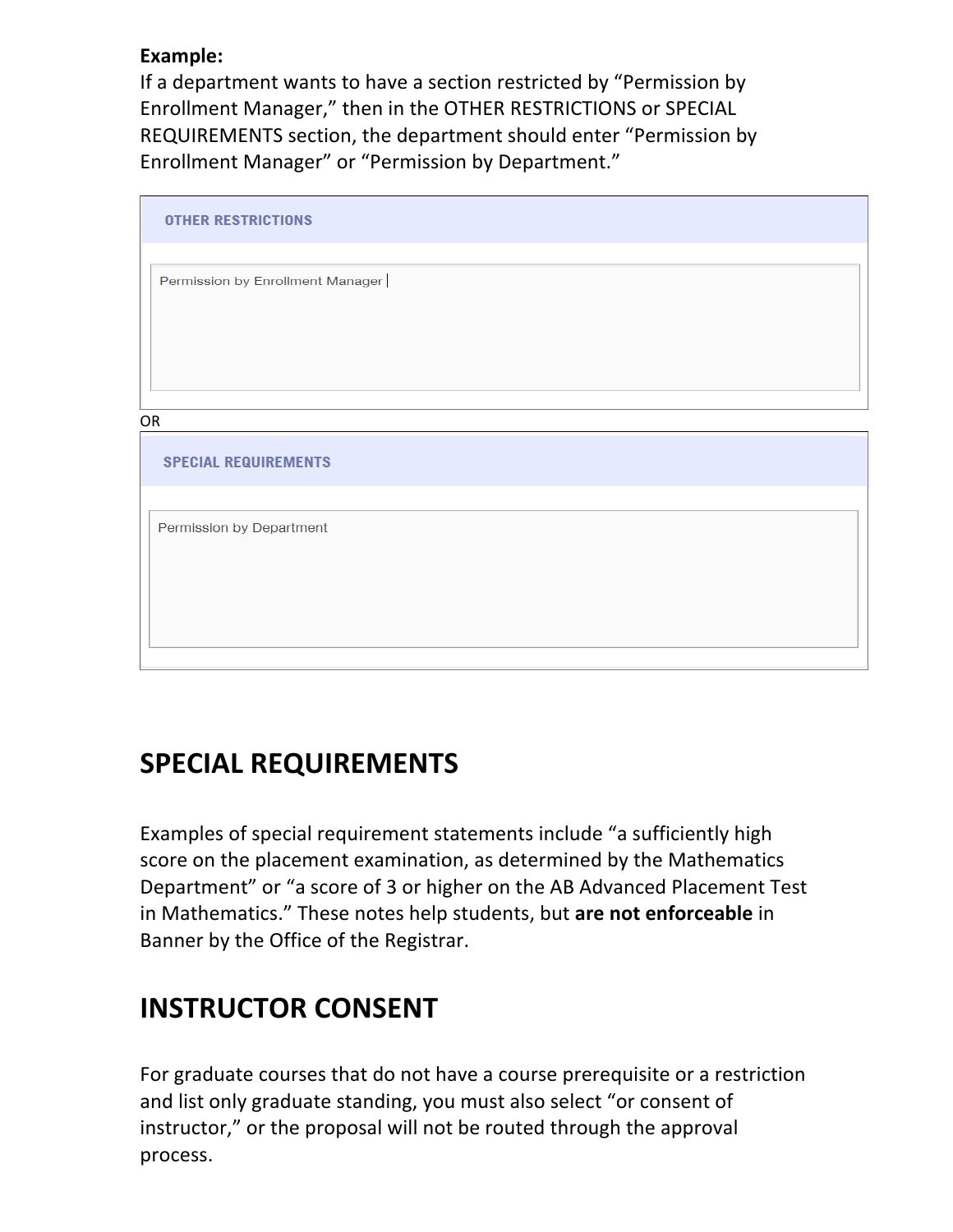#### In INSTRUCTOR CONSENT, select "AND" or "OR."

AND

| .                         |                             |  |
|---------------------------|-----------------------------|--|
| <b>INSTRUCTOR CONSENT</b> |                             |  |
| And                       | Require Instructor Consent? |  |
|                           |                             |  |

OR

| ◡                         |                             |  |
|---------------------------|-----------------------------|--|
| <b>INSTRUCTOR CONSENT</b> |                             |  |
|                           | Require Instructor Consent? |  |

The "consent of instructor" options are not enforced in Banner by the Office of the Registrar. To enforce these, the department must enter the correct code from STVSAPR in SSASECT in the Special Approval field (either PD, PE or PI). The enrollment person must enroll all students who have one of these instructor consents approved.

Banner SSASECT information

|                                   |                                                                                     | <b>Special Approval Validation (STVSAPR)</b> |                                                                              |  |
|-----------------------------------|-------------------------------------------------------------------------------------|----------------------------------------------|------------------------------------------------------------------------------|--|
| Term: 201810                      | Create CRN:<br>Copy CRN:   @<br><b>v</b> CRN: 36087<br><b>Sub</b><br>$\mathbf{w}$ . |                                              |                                                                              |  |
|                                   |                                                                                     | Find <sub>P%</sub>                           |                                                                              |  |
| <b>Course Section Information</b> | <b>Section Enrollment Information</b><br><b>Meeting Times and Instruct</b>          | Code                                         | <b>ACTIVITY DATE</b><br><b>Description</b>                                   |  |
|                                   |                                                                                     | PD                                           | <b>Permission by Department</b><br>09-DEC-2013                               |  |
| Subject:                          | ▼ History<br><b>HIST</b>                                                            | <b>PE</b>                                    | Permission by Enrollmt Manager<br>10-OCT-2014                                |  |
| <b>Course Number:</b>             | Title:<br>010<br>WORLD HIST:PREHISTORY TO 1500<br>۰                                 | P1                                           | 09-DEC-2013<br>Permission by Instructor                                      |  |
| <b>Section:</b>                   | 001                                                                                 |                                              |                                                                              |  |
| <b>Cross List:</b>                | ۰.                                                                                  |                                              |                                                                              |  |
| <b>Campus:</b>                    | • Riverside<br>lc.                                                                  |                                              |                                                                              |  |
| <b>Status:</b>                    | Active<br>A                                                                         |                                              |                                                                              |  |
| <b>Schedule Type:</b>             | LEC<br>Lecture<br>▼                                                                 |                                              |                                                                              |  |
| <b>Instructional Method:</b>      | • In-Person                                                                         |                                              | Eind<br><b>OK</b><br>Cancel                                                  |  |
| <b>Integration Partner:</b>       | $\blacktriangledown$                                                                |                                              | 3.000                                                                        |  |
| <b>Grade Mode:</b>                |                                                                                     |                                              | $\circ$ To<br>$\circ$ Or<br>.000 Mone<br>Lab:                                |  |
| <b>Session:</b>                   | ۰                                                                                   |                                              |                                                                              |  |
| <b>Special Approval:</b>          | $\blacktriangledown$                                                                |                                              | $.000$ $\circ$ None<br>$\circ$ To $\circ$<br>$\bullet$ Or<br>Other:<br>1.000 |  |
| Duration:                         |                                                                                     |                                              | 000                                                                          |  |

 $\blacksquare$